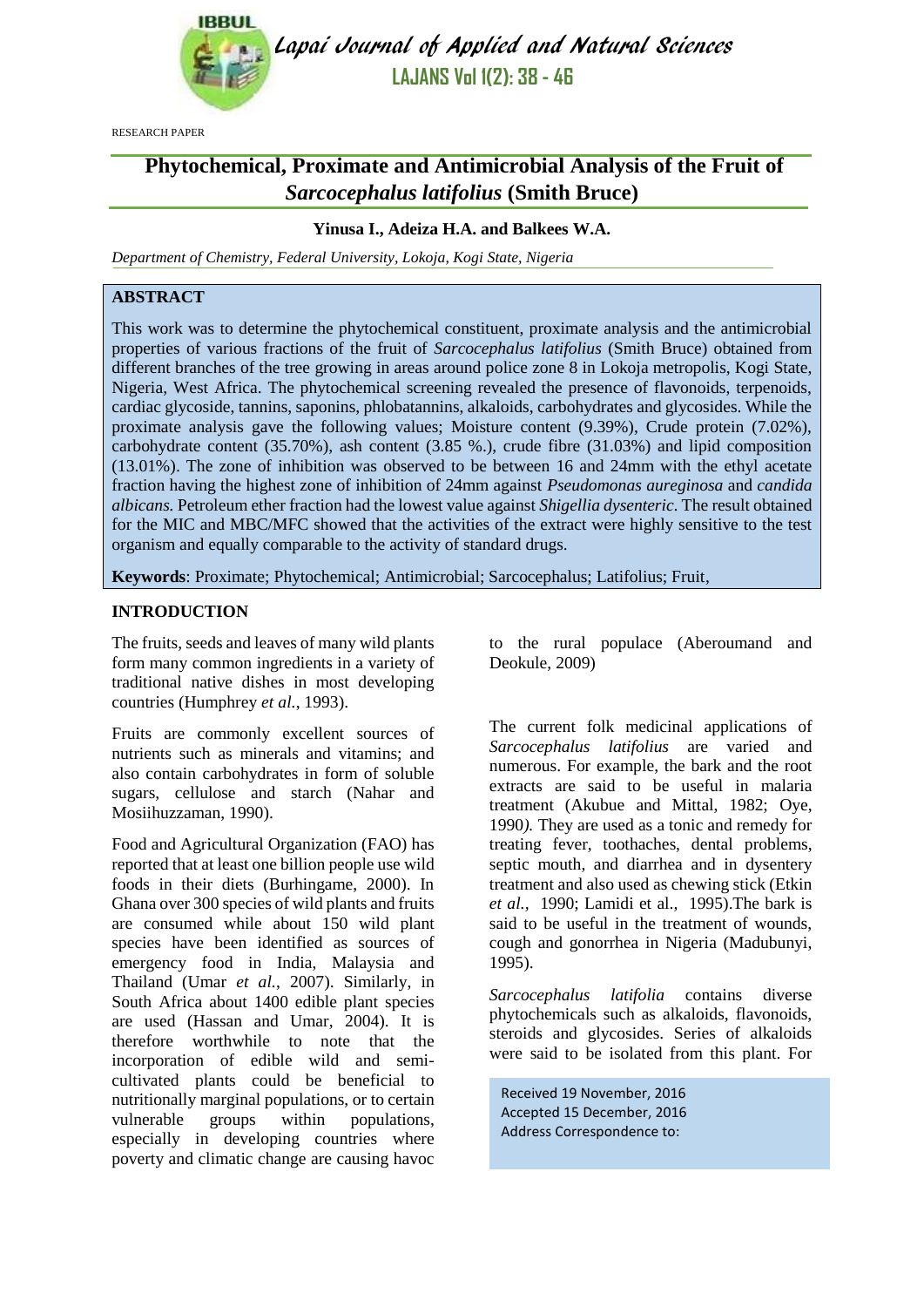instance, Naucleafoline, nauclechine and naufoline were isolated from the leaves. Other alkaloids isolated from the plant include naucletine, nauclefine, naucledidinal and epinaucleidinal, augustine and card-ambine [\(Hotellier](file:///C:/Users/ADEIZA/Desktop/ADAM/PROJECT%20AID/Sub-Saharan%20Rubiaceae%20%20A%20Review%20of%20Their%20Traditional%20Uses,%20Phytochemistry%20and%20Biological%20Activities.htm%23692143_ja) *et al*., 1975, [1979\)](file:///C:/Users/ADEIZA/Desktop/ADAM/PROJECT%20AID/Sub-Saharan%20Rubiaceae%20%20A%20Review%20of%20Their%20Traditional%20Uses,%20Phytochemistry%20and%20Biological%20Activities.htm%23676123_ja). Naucleidal and epinaucleidal have been isolated from an antiviral preparation produced by roasting *Nauclea latifolia* fruits [\(Morah, 1994\)](file:///C:/Users/ADEIZA/Desktop/ADAM/PROJECT%20AID/Sub-Saharan%20Rubiaceae%20%20A%20Review%20of%20Their%20Traditional%20Uses,%20Phytochemistry%20and%20Biological%20Activities.htm%23676520_ja). Furthermore, five monoterpene indole alkaloids, naucleamides were found to occur in the bark and wood of the plant. Naucleamide E was the unique monoterpene indole alkaloid possessing a pentacyclic ring system with an amino acetal bridge [\(Shigemori](file:///C:/Users/ADEIZA/Desktop/ADAM/PROJECT%20AID/Sub-Saharan%20Rubiaceae%20%20A%20Review%20of%20Their%20Traditional%20Uses,%20Phytochemistry%20and%20Biological%20Activities.htm%23676767_ja) *et al*., 2003). Recently, a pentacyclic triterpenoid Betulinic acid (Isah *et al.*, 2012) and beta-Sitosterol (Isah *et al*, 2015), mixture of Sitosterol and sitostenone were isolated from the stem bark of this plant (Isah *et al.*, 2014)

This work is aimed at evaluating the phytochemical content, proximate analysis and antimicrobial activities of the various extract of *Sarcocephalus latifolius* fruit.

# **METHODOLOGY**

## **Sample collection and preparation**

The fruits of *S. latifolius* (matured) were randomly sampled from different branches of the tree growing in areas around police zone 8 in Lokoja metropolis, Kogi State, Nigeria, West Africa. The samples were transported to the laboratory in air-tight polyethylene bags to avoid any form of contamination.

The samples were air dried in the laboratory under normal laboratory conditions. The dried material was pulverized using mortar and pestle to fine particles and stored in nylon containers and kept away from moisture for further analysis.

#### **Extraction procedure**

The pulverized dried material (Fruit) was extracted using cold maceration method. Two hundred grams (200g) of the powdered fruit of the plant material were placed in a covered bottle and extracted with 500ml of the solvent (pet ether, chloroform, ethyl acetate and methanol) in the cold successively after which it was filtered using Whatman No.1 filter paper into round bottom flash. The filtrate was poured into beakers and allowed to evaporate off the extraction solvent to obtain the crude extracts.

## **Phytochemical analysis**

The pulverized fruit of *Sarcocephalus latifolius*  was screened for plant metabolites. Standard techniques of Brain and Turner (1975) were employed in the phytochemical screening. The presence or absence of typical metabolites such as flavonoid, terpenoids, cardiac glycosides, tannins, steroids, saponins, phlobatannins, Phytosterols, alkaloids, carbohydrates and glycoside were ascertained.

## **Proximate analyses:**

The moisture content, ash content, crude lipid were evaluated using the method described by AOAC (1990) and crude fibre was determined by the method of AOAC (1980).While the crude protein was carried out using the method adopted by Anhwange *et al*., (2004) and the total carbohydrate content was determined by difference.

## **Anti-microbial activities**

Diffusion method of Bauer, Barry and Thornsberry, (1985) were used in the antimicrobial screening of the extracts by the use of a standard cork borer of 6mm in diameter.

#### **RESULTS AND DISCUSSION**

The phytochemical screening revealed the presence of flavonoids, terpenoids, cardiac glycoside, tannins, saponins, phlobatannins, alkaloids, carbohydrates and glycosides. While, steroids and Phytosterols were found to be absent in the fruit. The result is as shown in Table 1. The presence of saponins, tannins and alkaloids in the fruit of this plant calls for an indepth study on the plant. The metabolites are of various pharmacological importance. Many triterpene saponins and their aglycones have been reported by Hostettmann and Martson,  $(1995)$  and in Ndukwe et al.,  $(2005)$  to have varied uses as antiulcer genic, antiinflammatory, fibrinolytic, antipyretic, analgesic and anti-edematous in action.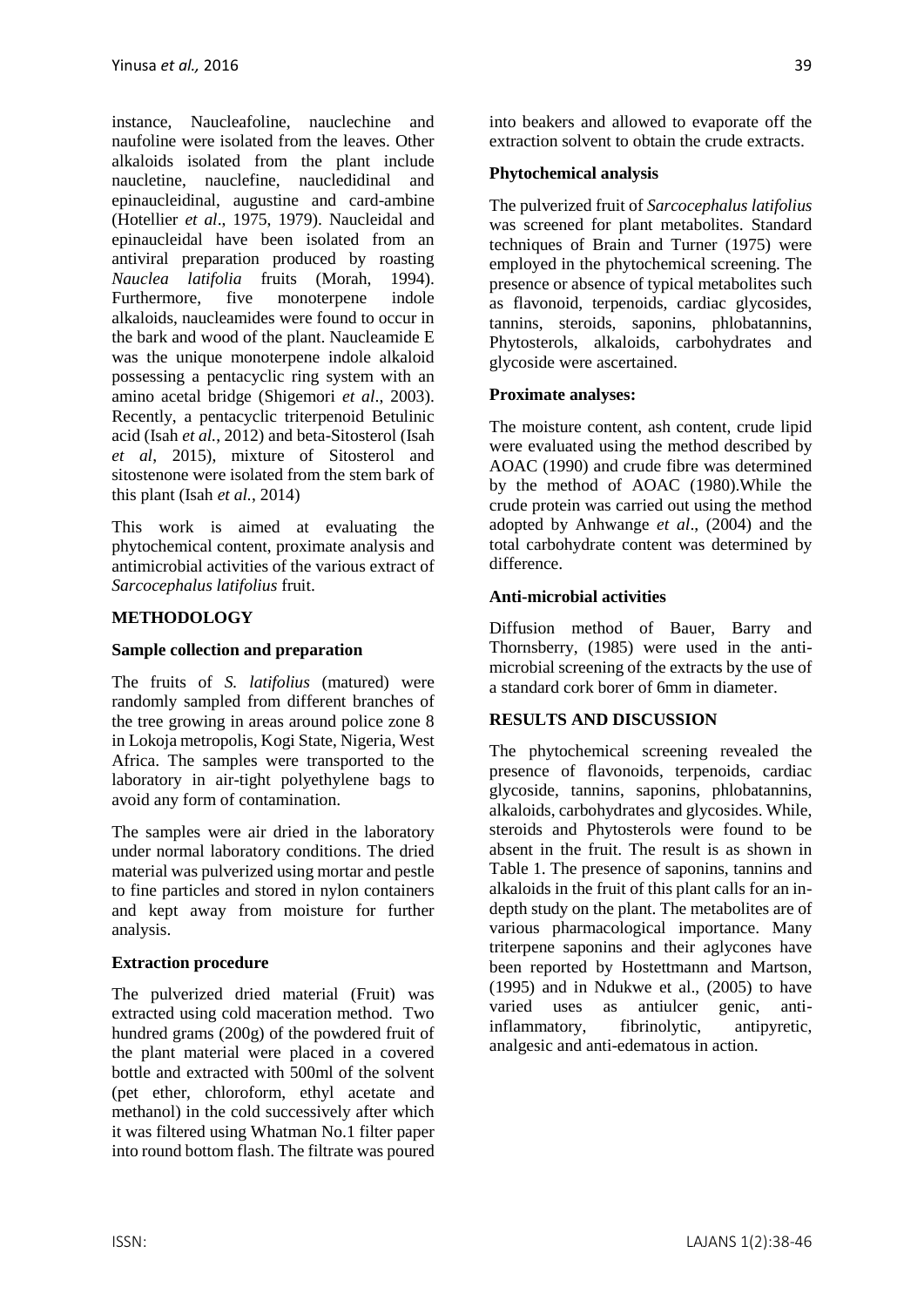Table 1: Result of the preliminary phytochemical screening of the fruit of *Sarcocephalus latifolius*.

| Phytochemicals     | Result     |
|--------------------|------------|
| Flavonoids         | $^+$       |
| Terpenoids         | $\,+\,$    |
| Cardiac glycosides | $^+$       |
| <b>Tannins</b>     | $^+$       |
| Steroid            |            |
| Saponins           | $^{+}$     |
| Phlobatannins      | $^+$       |
| Phytosterols       |            |
| Alkaloids          | $^+$       |
| Carbohydrates      | $\, +$     |
| Glycosides         | $\, +$     |
| $Key: += Present$  | - = Absent |

The values obtained for the proximate analysis of this fruit are as presented in Table 2. Moisture content is generally accepted to be a measure of the water content in fruit samples, if moderate; it is an indication that it can be stored for a long time without the development of moulds. The result obtained for *Sarcocephalus* fruit was 9.39% which can be said to be within the values required as safe storage limit for plant food materials (Umar *et al*., 2007).

Crude protein value obtained for *Sarcocephalus latifolius* fruit was 7.02%, which is lower than 8.52% as reported by Yesufu and Husaini, (2014) in a studies on dietary mineral composition of the fruit of Sarcocephalus latifolius (Smith) Bruce (Rubiaceae). This variation may be due to geographical location coupled with weather and atmospheric conditions.

The value obtained for the carbohydrate content was 35.70% which shows that it has moderate content and that most fruits had high carbohydrate content depending on the fruit type, maturity and environment.

Ash content is a measure of the total mineral content present in foods. The value obtained for *Sarcocephalus latifolius* fruit was 3.85%. This is an evidence that this fruit is rich in mineral composition. Ayessou *et al*. (2011) reported similar ash content result for this particular fruit in a study of [Nutritional contribution of](http://www.scirp.org/journal/PaperInformation.aspx?paperID=6619#.UzFVh1Mq-ZQ) some Senegalese Forest fruits running across Soudano-Sahelian Zone.

The Crude fibre composition obtained for *Sarcocephalus latifolius* fruit was 31.03%. This value falls within the recommended daily allowance values of 19-25%, 21-38%, 28% and 29% for children, adults, pregnant and breast feeding mothers respectively (Pearson, 1994). This result is shows that the fruit of *Sarcocephalus* could be a good source of dietary fibre. The lipid composition value was found to be 13.01%

Table 2: Proximate composition of the fruit of *Sarcocephalus latifolius* (Smith Bruce).

| Parameter     | Percentage Composition (%<br>DW) |
|---------------|----------------------------------|
| Moisture      | $9.39 \pm 0.14$                  |
| Ash           | $3.85 \pm 0.18$                  |
| Lipid         | $13.01 \pm 0.70$                 |
| Fibre         | $31.03 \pm 0.75$                 |
| Protein       | $7.02 \pm 0.03$                  |
| Carbohydrates | 35.70                            |

The data are Mean values  $\pm$  Standard deviation (SD) of three replicates

\* Values expressed as % of Dry weight.

The antimicrobial activities of the various extracts were carried out to ascertain which fraction of the fruit extract was more sensitive to the test organism. All the extracts were found to be sensitive to *Staphylococcus aureus, Escherichia coli, Shigellia dysenteric, Pseudomonas aureginosa* and *Candida Albicans.* While all the extracts were resistant to *Streptococcus pyrogens, Corynebacterium ulcerans, Klebselia pneumoniae, Microsperum Canis* and *Trichophyton Spp* as shown in Table 3. The zone of inhibition was observed to be between 16 and 24mm with the ethyl acetate fraction having the highest zone of inhibition of 24mm against *Pseudomonas aureginosa* and *candida albicans.* Petroleum ether fraction had the lowest value against *Shigellia dysenteric*. The values are as shown in Table 4.

The Minimum Inhibition Concentration (MIC) was determined to ascertain the lowest concentration level at which these extracts could inhibit the growth of these organisms. All the extracts were found to inhibit the growth of all the sensitive organism at 5mg/ml and 2.5mg/ml respectively as shown in Table 5. While the minimum bactericidal concentration (MBC) was carried out to determine and establish the minimum concentration at which the sensitive organism will be killed or completely exterminated. It was noted from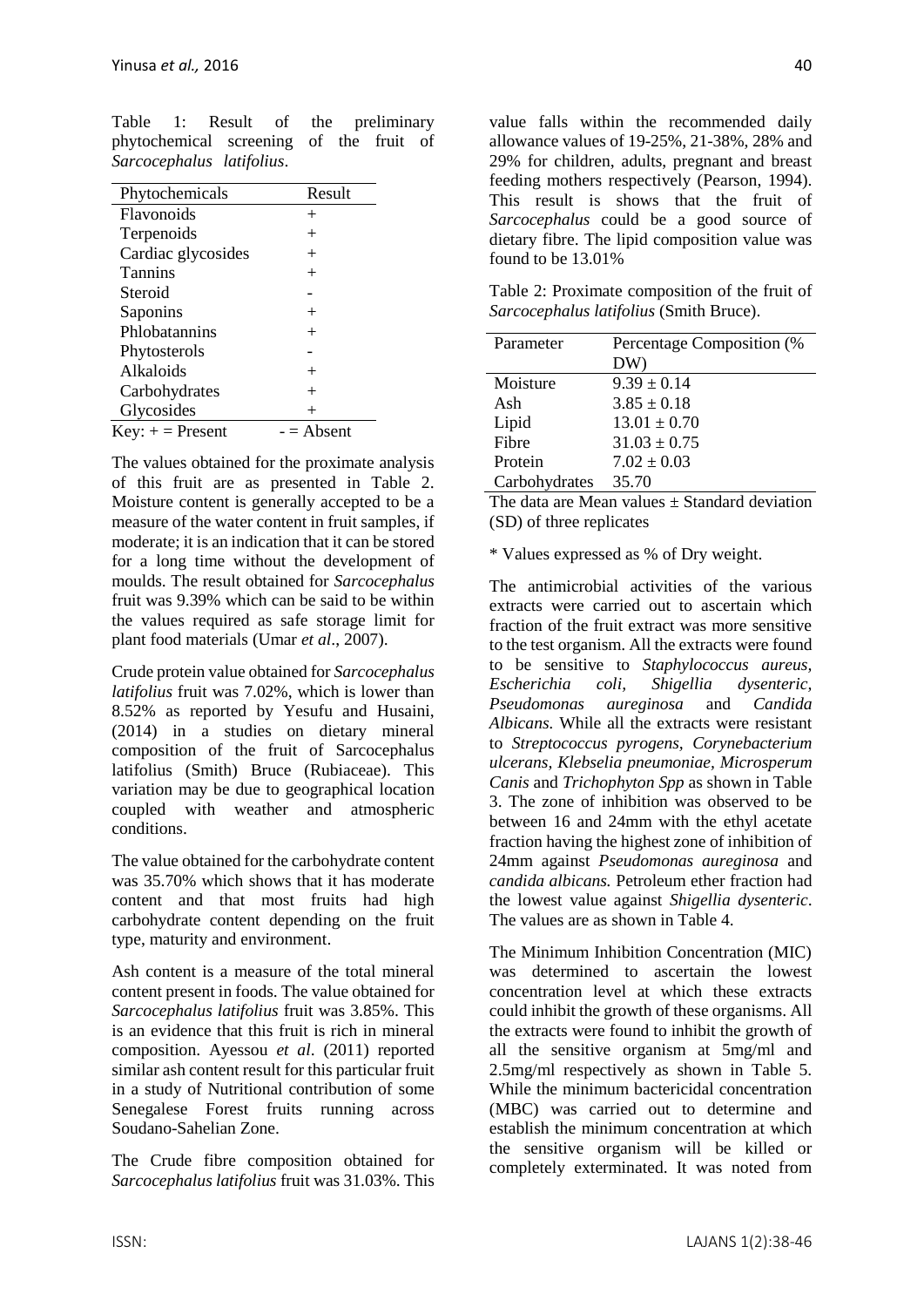Table 6 that, the petroleum ether extract would exterminate the sensitive organism at 10mg/ml while, the chloroform was observed at 5mg/ml<br>against *pseudomonas aureginosa*. The pseudomonas aureginosa. The MBC/MFC for ethyl acetate fraction was observed at 10mg/ml for *staphylococcus aureus*, and *Shigellia dysenteric*. While 5mg/ml was observed for *Escherichia coli, pseudomonas aureginosa* and *candida albicans*. The methanol extract MBC/MFC was observed at 10mg/ml for all the sensitive organisms. The result obtained from the MBC/MFC was a little higher than that obtained from the MIC.

This result was compared to standard drugs as shown in Tables 7 and 8 and found that it is favourably comparable. It may be that these crude extracts could contain some active metabolites.

| Table 3: Antimicrobial Activities of the Fruit Extracts from Sarcocephalus Latifolius |  |  |  |  |  |  |
|---------------------------------------------------------------------------------------|--|--|--|--|--|--|
|---------------------------------------------------------------------------------------|--|--|--|--|--|--|

| Test organism            | Pet ether<br>extract | Chloroform<br>extract | <b>Ethyl Acetate</b><br>extract | Methanol<br>Extract |
|--------------------------|----------------------|-----------------------|---------------------------------|---------------------|
| Staphylococcus aureus    | S                    | S                     | S                               | S                   |
| Streptococcus pyrogens   | R                    | R                     | R                               | R                   |
| Corynebacterium ulcerans | R                    | R                     | R                               | R                   |
| Escherichia coli         | S                    | S                     | S                               | S                   |
| Klebselia pneumonia      | R                    | R                     | R                               | R                   |
| Shigellia dysentriae`    | S                    |                       |                                 | S                   |
| Pseudomonas aureginosa   | S                    |                       |                                 |                     |
| Candida albicans         | S                    |                       |                                 | S                   |
| Microsporum Canis        | R                    | R                     | R                               | R                   |
| Trichophyton Spp         | R                    | R                     | R                               | R                   |

Key:  $S =$  Sensitive  $R =$  Resistance

#### Table 4: Zone Of Inhibition of the Extracts against the Test Microbe (mm)

| Test organism            | Pet ether<br>extract | <b>Chloroform</b><br>extract | <b>Ethyl Acetate</b><br>extract | Methanol<br>Extract |
|--------------------------|----------------------|------------------------------|---------------------------------|---------------------|
| Staphylococcus aureus    | 17                   | 20                           | 22                              | 18                  |
| Streptococcus pyrogens   | $\Omega$             |                              | $\mathbf{\Omega}$               |                     |
| Corynebacterium ulcerans |                      |                              |                                 |                     |
| Escherichia coli         | 18                   | 21                           | 23                              | 20                  |
| Klebselia pneumonia      | $\Omega$             | 0                            | $\left( \right)$                |                     |
| Shigellia dysentriae`    | 16                   | 20                           | 21                              | 19                  |
| Pseudomonas aureginosa   | 18                   | 22                           | 24                              | 20                  |
| Candida albicans         | 17                   | 21                           | 24                              | 20                  |
| Microsporum Canis        |                      |                              |                                 |                     |
| Trichophyton Spp         |                      |                              |                                 |                     |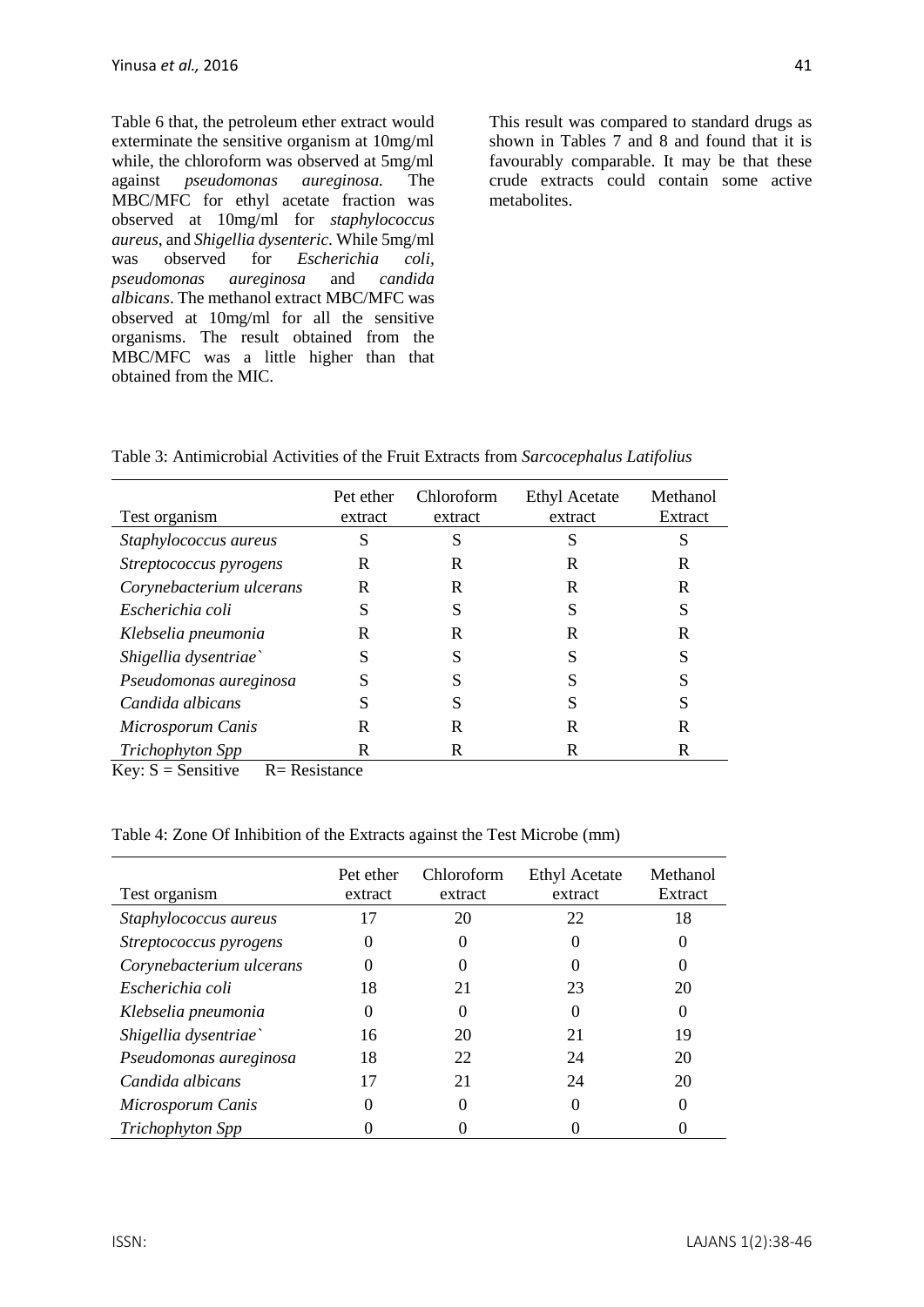|                                                                                                                            | Pet ether extract<br>(mg/ml) |            |              |                          |       | Chloroform extract<br>(mg/ml) |          |                        |                 |      | Ethyl acetate extract<br>(mg/ml) |          |                         |           |      |                 | Methanol extract<br>(mg/ml) |                         |              |       |
|----------------------------------------------------------------------------------------------------------------------------|------------------------------|------------|--------------|--------------------------|-------|-------------------------------|----------|------------------------|-----------------|------|----------------------------------|----------|-------------------------|-----------|------|-----------------|-----------------------------|-------------------------|--------------|-------|
|                                                                                                                            | $\overline{10}$              | $\Omega$   | Ċ,<br>$\sim$ | n<br>$\dot{\mathcal{G}}$ | 63    | $\overline{10}$               | $\Omega$ | Ċ<br>$\mathbf{\Omega}$ | $\overline{25}$ | 63   | $\overline{10}$                  | $\Omega$ | Ċ,<br>$\mathbf{\Omega}$ | 25        | 63   | $\overline{10}$ | $\Omega$                    | Ċ,<br>$\mathbf{\Omega}$ | $\mathbf{C}$ | 0.63  |
| Test organism                                                                                                              |                              |            |              |                          |       |                               |          |                        |                 |      |                                  |          |                         |           |      |                 |                             |                         |              |       |
| Staphylococcus aureus                                                                                                      |                              | $\Omega^*$ | $^{+}$       | $++$                     | $+++$ |                               |          | $O^*$                  |                 | $++$ |                                  |          | $\Omega^*$              |           |      |                 | $\Omega^*$                  | $^{+}$                  |              | $+++$ |
| Streptococcus pyrogens                                                                                                     |                              |            |              |                          |       |                               |          |                        |                 |      |                                  |          |                         |           |      |                 |                             |                         |              |       |
| Corynebacterium ulcerans                                                                                                   |                              |            |              |                          |       |                               |          |                        |                 |      |                                  |          |                         |           |      |                 |                             |                         |              |       |
| Escherichia coli                                                                                                           | $\overline{\phantom{0}}$     | $\Omega^*$ |              |                          |       |                               |          | $O^*$                  |                 |      |                                  |          | $O^*$                   |           |      |                 |                             | $O^*$                   |              | $++$  |
| Klebselia pneumonia                                                                                                        |                              |            |              |                          |       |                               |          |                        |                 |      |                                  |          |                         |           |      |                 |                             |                         |              |       |
| Shigellia dysentriae`                                                                                                      |                              |            | $O^*$        | $^{+}$                   | $++$  |                               |          | $O^*$                  | $^{+}$          | $++$ |                                  |          | $O^*$                   | $\ddot{}$ |      |                 | $O^*$                       | $^{+}$                  |              | $+++$ |
| Pseudomonas aureginosa                                                                                                     |                              | $O^*$      | $^{+}$       | $^{++}$                  |       |                               |          | $O^*$                  | $+$             | $++$ |                                  |          | $O^*$                   | $+$       | $++$ |                 |                             | $O^*$                   | $+$          | $++$  |
| Candida albicans                                                                                                           | $\overline{\phantom{0}}$     | $O^*$      | $^{+}$       | $^{++}$                  |       |                               |          | $O^*$                  | $+$             | $++$ |                                  |          | $O^*$                   | $+$       | $++$ |                 |                             | $O^*$                   | $+$          | $++$  |
| Microsporum Canis                                                                                                          |                              |            |              |                          |       |                               |          |                        |                 |      |                                  |          |                         |           |      |                 |                             |                         |              |       |
| Trichophyton Spp                                                                                                           |                              |            |              |                          |       |                               |          |                        |                 |      |                                  |          |                         |           |      |                 |                             |                         |              |       |
| Key: - = No turbidity (No growth), $O^* = MIC$ , + = Turbid (light growth), + + = Moderate turbid, + + + = High turbidity. |                              |            |              |                          |       |                               |          |                        |                 |      |                                  |          |                         |           |      |                 |                             |                         |              |       |

Table 5: Minimum Inhibition Concentration of the Fruit Extracts against the Test Microbe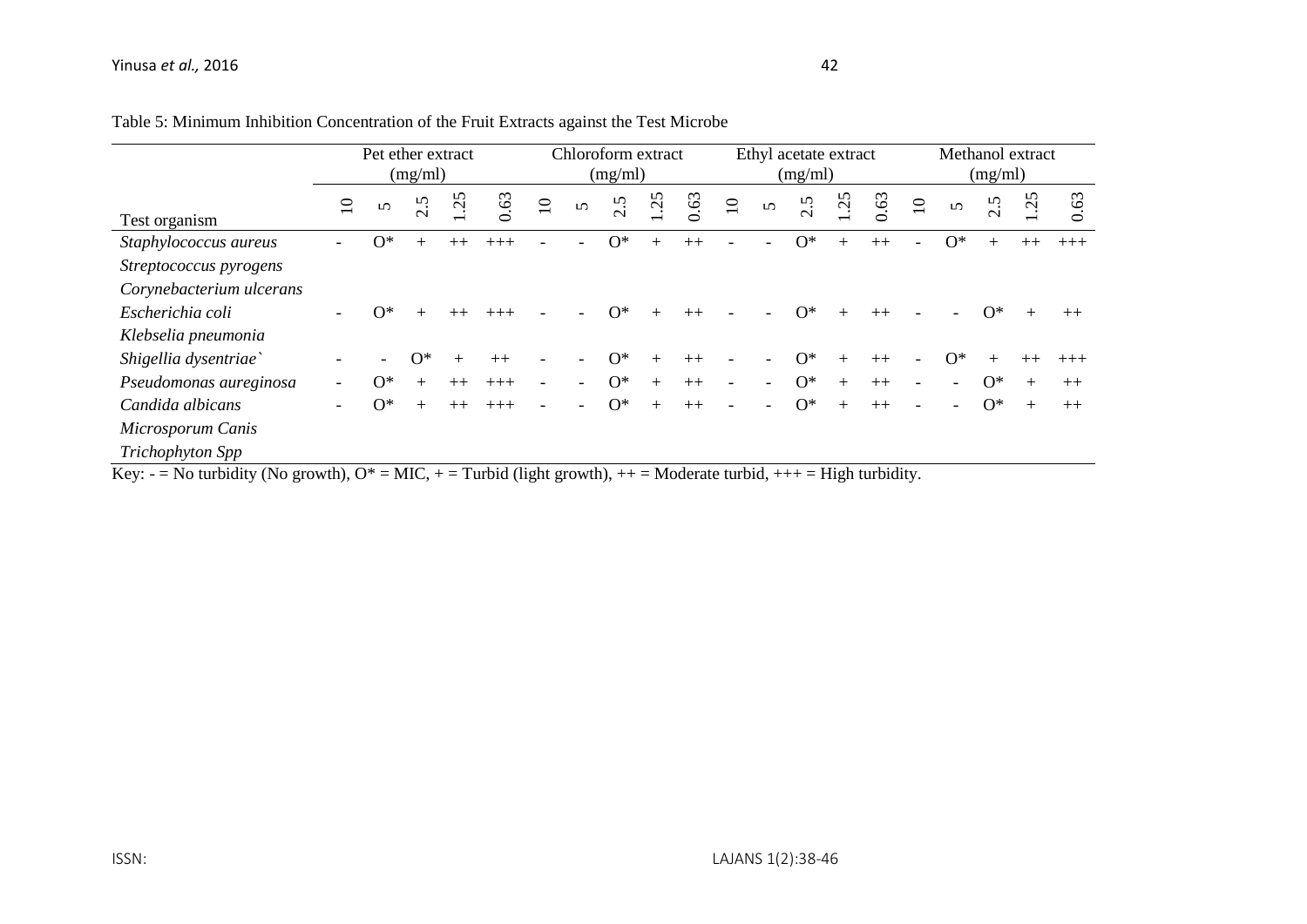|                                |                 | Chloroform extract (mg/ml)<br>Pet ether extract $(mg/ml)$ |             |           |               |                 |          |              | Ethyl acetate extract (mg/ml) |                                |                          |            |        | Methanol extract (mg/ml)   |           |                 |          |         |              |         |
|--------------------------------|-----------------|-----------------------------------------------------------|-------------|-----------|---------------|-----------------|----------|--------------|-------------------------------|--------------------------------|--------------------------|------------|--------|----------------------------|-----------|-----------------|----------|---------|--------------|---------|
| Test organism                  | $\overline{10}$ | $\mathbf{v}$                                              | n<br>$\sim$ | $\dot{q}$ | 0.63          | $\overline{10}$ | $\Omega$ | 2.5          | $\tilde{\mathcal{L}}$         | 0.63                           | $\overline{10}$          | $\sim$     | 2.5    | $\tilde{\mathcal{L}}$      | 0.63      | $\overline{10}$ | $\Omega$ | 2.5     | $\mathbf{C}$ | 63      |
| Staphylococcus aureus          | $O^*$           | $+$                                                       | $++$        |           |               | $O^*$           |          | $++$         | $+++$                         | $+++++$                        | $O^*$                    |            |        |                            |           | $O^*$           |          |         |              |         |
| Streptococcus pyrogens         |                 |                                                           |             |           |               |                 |          |              |                               |                                |                          |            |        |                            |           |                 |          |         |              |         |
| Corynebacterium<br>ulcerans    |                 |                                                           |             |           |               |                 |          |              |                               |                                |                          |            |        |                            |           |                 |          |         |              |         |
| Escherichia coli               | $O^*$           |                                                           |             |           |               | $^*$            |          |              |                               |                                |                          | $\Omega^*$ |        |                            |           | ∩*              |          |         |              |         |
| Klebselia pneumonia            |                 |                                                           |             |           |               |                 |          |              |                               |                                |                          |            |        |                            |           |                 |          |         |              |         |
| Shigellia dysentriae`          | $O^*$           |                                                           |             |           |               | $O^*$           |          | $++$         | $+++$                         | $++++-$                        | $O^*$                    |            |        | $^{+++}$                   |           | $\Omega^*$      |          | $^{++}$ |              |         |
| Pseudomonas aureginosa         | $\Omega^*$      |                                                           | $++$        |           |               |                 | $O^*$    |              | $++$                          | $+++$                          | $\overline{\phantom{a}}$ | $O^*$      | $^{+}$ | $++$                       | $+++$     | $O^*$           |          | $++$    |              | $+++++$ |
| Candida albicans               | $O^*$           |                                                           |             |           | $+++++$       | $O^*$           |          | $++$         | $+++$                         | $++++$                         |                          | $O^*$      | $^{+}$ | $++$                       | $+++$     | $O^*$           |          | $++$    |              | $+++++$ |
| Microsporum Canis              |                 |                                                           |             |           |               |                 |          |              |                               |                                |                          |            |        |                            |           |                 |          |         |              |         |
| Trichophyton Spp<br>T <i>T</i> | ste in          |                                                           | 1.00010     |           | $\sim$ $\sim$ | $\mathbf{1}$    |          | $\mathbf{1}$ |                               | $\mathbf{X} \times \mathbf{I}$ | $\mathbf{1}$             |            |        | <b>SALES AND RESIDENCE</b> | <b>TT</b> | $\sim$          |          |         |              |         |

## Table 6: Minimum Bactericidal/Fungicidal Concentration of the Extracts against the Test Microbe

Key:  $-$  = No colony growth,  $o^*$  = MBC/MFC,  $+$  = Scanty colonies growth,  $++$  = Moderate colonies growth,  $++$  = Heavy colonies growth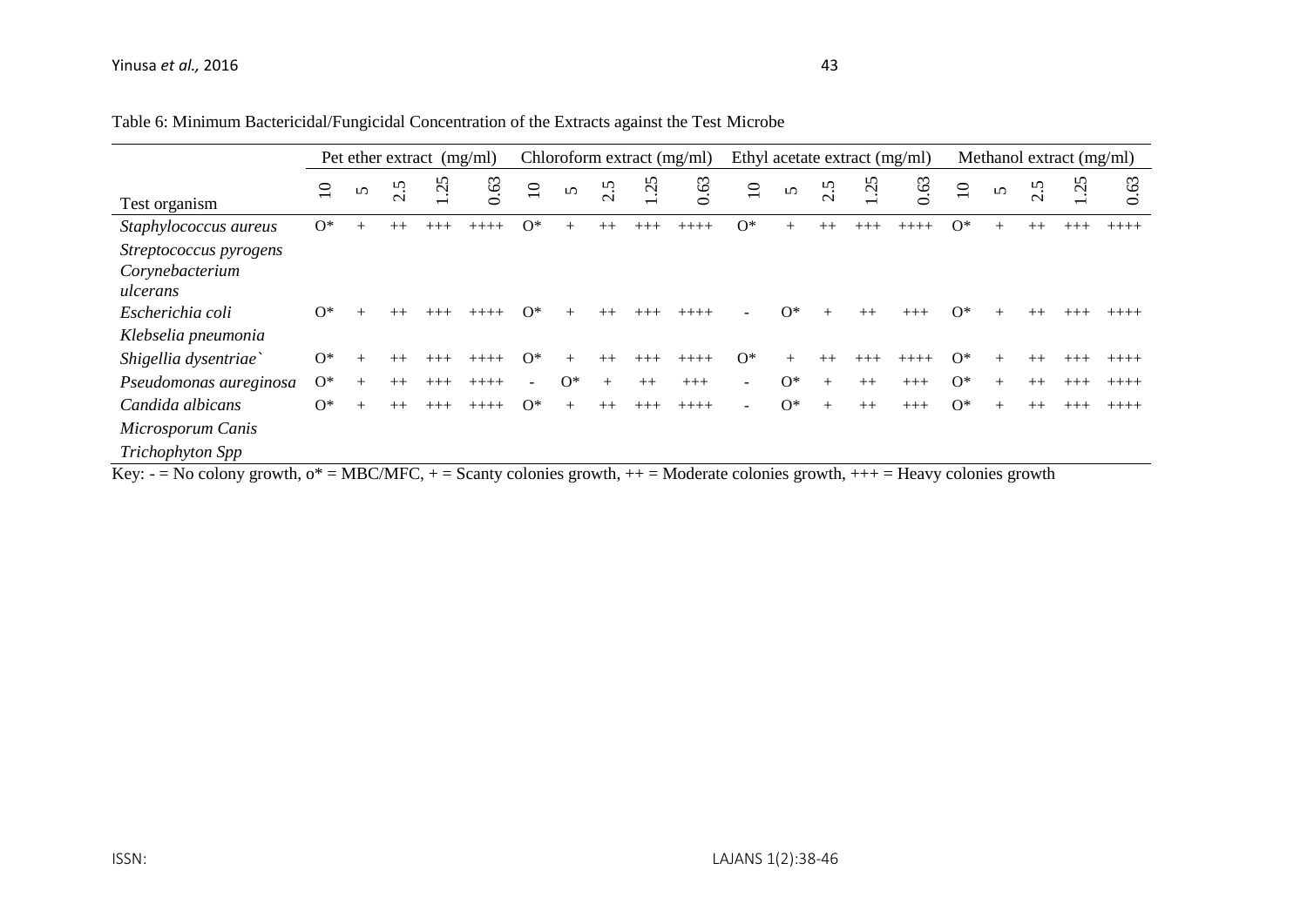| Test organism                                                | Ciprofloxacin | Sparfloxacin      | Fulcin | Fluconazole |
|--------------------------------------------------------------|---------------|-------------------|--------|-------------|
| Staphylococcus aureus                                        |               |                   | R      | R           |
| Streptococcus pyrogens                                       |               |                   |        | R           |
| Corynebacterium ulcerans                                     |               |                   | R      | R           |
| Escherichia coli                                             |               |                   | R      | R           |
| Klebselia pneumoniae                                         |               |                   | R      | R           |
| Shigellia dysentriae`                                        |               |                   | R      | R           |
| Pseudomonas aureginosa                                       | R             |                   | R      | R           |
| Candida albicans                                             |               | R                 | R      |             |
| Microsporum Canis                                            |               |                   |        | R           |
| Trichophyton Spp                                             |               |                   |        | R           |
| concitivo<br>$V_{\alpha}$ $\alpha$ $\alpha$ $\beta$ $\alpha$ |               | $D - D$ orietance |        |             |

Table 7: Control against the Test Microorganism

Key:  $S=$  sensitive  $R=$  Resistance

Table 8: Zone Of Inhibition of the Drug against the Test Microorganism

| Test organism            | Ciprofloxacin | Sparfloxacin | Fulcin   | Fluconazole |
|--------------------------|---------------|--------------|----------|-------------|
|                          | $5mg/ml$ )    | (10mg/ml)    | (5mg/ml) | (5mg/ml)    |
| Staphylococcus aureus    | 30            | 32           |          |             |
| Streptococcus pyrogens   |               | 30           |          |             |
| Corynebacterium ulcerans | 29            |              |          |             |
| Escherichia coli         | 37            | 34           |          |             |
| Klebselia pneumoniae     |               | 32           |          |             |
| Shigellia dysentriae`    | 38            |              |          |             |
| Pseudomonas aureginosa   |               | 30           |          |             |
| Candida albicans         |               |              |          | 34          |
| Microsporum Canis        |               |              | 31       |             |
| Trichophyton Spp         |               |              | 30       |             |

#### **Conclusion**

This work has really shown from the phytochemical screening that the fruit of *Sarcocephalus latifolius* contains some active metabolites which were substantiated from the antimicrobial activities of the various extracts. These activities show that the active components in these extracts are favourably comparable to standard antibiotic and antifungal drugs. Likewise the proximate analysis values show that this fruit can serve as food. Despite these results, it will be of good help if further work can be done on the level of the fruit toxicity as food material.

#### **REFERENCE**

[Aberoumand, A. and Deokule, S.S. \(2009\).](http://www.researchgate.net/publication/237584237_Proximate_and_mineral_composition_of_wild_coco_%28Eulophia_ochreata_L.%29_tubers_in_Iran)  [Proximate and Mineral Composition of wild](http://www.researchgate.net/publication/237584237_Proximate_and_mineral_composition_of_wild_coco_%28Eulophia_ochreata_L.%29_tubers_in_Iran) [coco \(Eulophia Ochreata\) tubers in Iran.](http://www.researchgate.net/publication/237584237_Proximate_and_mineral_composition_of_wild_coco_%28Eulophia_ochreata_L.%29_tubers_in_Iran)  *[Asian Journal Food Agro indus](http://www.researchgate.net/publication/237584237_Proximate_and_mineral_composition_of_wild_coco_%28Eulophia_ochreata_L.%29_tubers_in_Iran)*try 2: 203- [209.](http://www.researchgate.net/publication/237584237_Proximate_and_mineral_composition_of_wild_coco_%28Eulophia_ochreata_L.%29_tubers_in_Iran)

- Akubue, P. I., & Mittal, G.E. (1982). Clinical evaluation of a traditional herbal practice in Nigeria: preliminary report. *Journal of Ethno pharmacology* 6(3):355 - 359.
- Anhwange, B.A., Ajibola, V. O., Oniye, S. J. (2004). Amino Acid Composition of the Seed of *Moringa* oleifera (Lam), *Detarium microcarpum* (Guill & Sperr) and *Bauhinnia monandra* (Linn) *Chemclass Journal.* 9 – 13.
- AOAC (1980). Association of Official Analytical Chemists, Official Method of Analysis 13th (ed.) Washington DC, USA 125-127.
- AOAC (1990). Association of Official Analytical Chemists, Washington D.C. USA.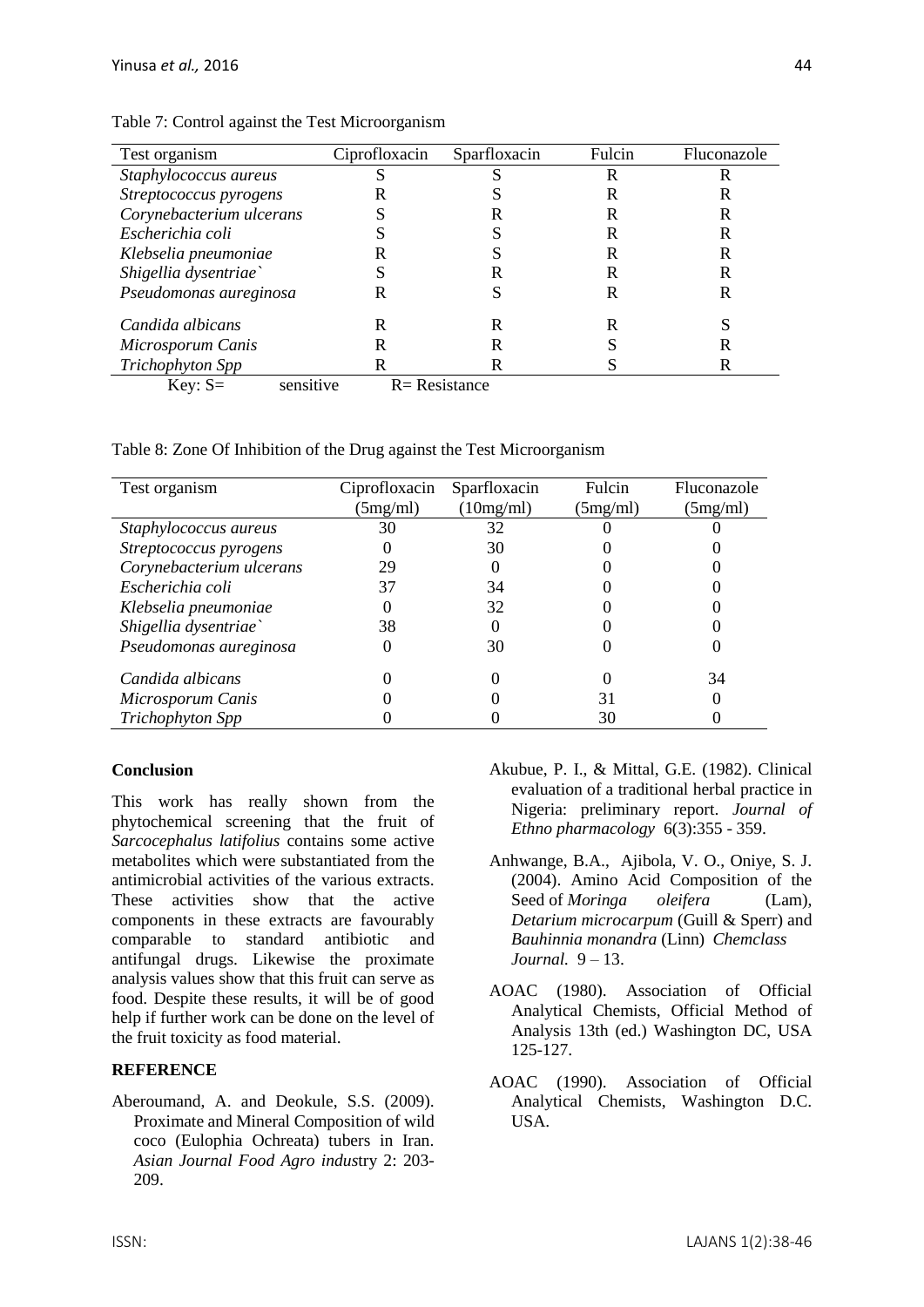- Arbonnier, M. (2002). Trees, Shrubs and Lianas of West African Dry Zones (2nd edn. revised.) Neitherland: Cirad- Margraf.
- [Ayessou NC, Ndiaye C, Cisse M, Sakho M](http://www.scirp.org/journal/PaperInformation.aspx?paperID=6619#.UzFVh1Mq-ZQ)  [\(2011\). Nutritional contribution of](http://www.scirp.org/journal/PaperInformation.aspx?paperID=6619#.UzFVh1Mq-ZQ) [some](http://www.scirp.org/journal/PaperInformation.aspx?paperID=6619#.UzFVh1Mq-ZQ)  [Senegalese Forest fruits running across](http://www.scirp.org/journal/PaperInformation.aspx?paperID=6619#.UzFVh1Mq-ZQ)  [Soudano-Sahelian](http://www.scirp.org/journal/PaperInformation.aspx?paperID=6619#.UzFVh1Mq-ZQ) Zone. *Food [and Nutrition](http://www.scirp.org/journal/PaperInformation.aspx?paperID=6619#.UzFVh1Mq-ZQ)  [Sciences 2: 606-612.](http://www.scirp.org/journal/PaperInformation.aspx?paperID=6619#.UzFVh1Mq-ZQ)*
- Barry, A. L. & Thornsberry C. (1985). Susceptibility tests, diffusion test procedure. *J. Chem. Pathol*. 19:492-500.
- Brain, K. R. & Turner, T. D. (1975). The practical evaluation of phytopharmaceuticals. Wright-Science Technical. Bristol Britain. pp. 56-64.
- Burhingame, B. (2000). Comparison of Total Lipids, Fatty Acids, Sugars and Non Volatile Organic Acids in Nuts from Castanea species. *J Food Comp Anal* 13: 99- 100.
- Etkin, N. L., Ross, P. J., Mauzzani, U. (1990).The indigenization of Pharmaceutical Therapeutic Transitions in natural Hausa Land. *Surgical. Sciences Medicines*. 30(8):919 – 928.
- Hassan, L.G.. and Umar, K. J. (2004). Proximate and Mineral Compositions of Seed and Pulp of African Locusts Beans (Parkia biglobosa l.). Nigerian Journal of Basic and applied Sciences. 13: 15-17.
- Hostettmann K, Marston A (1995). Saponnins. Cambridge University Press, Cambridge, UK.
- Hotellier, F., Delaveau, P. and Pousset, J. (1975). Nauclefine et Naucletine deux nouveaux alcaloides de type indoloquinolizidine isoles du *Nauclea latifolia*. Phytochemistry*,*Vol. 14: pp 1407- 1409.
- Hotellier, F., Delaveau, P. and J.Pousset (1979).Nauclechine and Naufoline alkaloid from *Nauclea*
- [Humphrey CM, Clegg MS, Keen CL, Grivetti](http://informahealthcare.com/doi/abs/10.3109/09637489309017417?journalCode=ijf)  [LE \(1993\). Food diversity and](http://informahealthcare.com/doi/abs/10.3109/09637489309017417?journalCode=ijf) [drought](http://informahealthcare.com/doi/abs/10.3109/09637489309017417?journalCode=ijf)  [survival: The Hausa Example.](http://informahealthcare.com/doi/abs/10.3109/09637489309017417?journalCode=ijf) *International [Journal of Food Science and Nutrition.](http://informahealthcare.com/doi/abs/10.3109/09637489309017417?journalCode=ijf)*  [44: 1-16.](http://informahealthcare.com/doi/abs/10.3109/09637489309017417?journalCode=ijf)
- Isah, Y., Ndukwe, I. G. and Amupitan, J. O. (2012). Isolation and bioactivity of pentacyclic triterpenoid (Betunilic acid) from the bark of *Sarcocephalus latifolius*  (Smith Bruce). *Journal of Natural Sciences Research* Vol.2, No.4, ISSN 2224-3186 (Paper) ISSN 2225-0921 (Online). www.iiste.org
- Isah, Y., Ndukwe, I. G., Ayo, R. G. and Rufai, Y. (2015). Vacuum Liquid Chromatographic Isolation and Characterization of Beta-Sitosterol from the Bark of *Sarcocephalus Latifolius* (Smith Bruce). Journal of Chemistry and Chemical Sciences, *Vol.5 (9), 480-488,* (An International Research Journal), [www.chemistry-j](http://www.chemistry-/)ournal.org
- Isah, Y., Ndukwe I.G, Rufai Y. and R.G. Ayo (2014). Characterization and Microbial Activities of Β-Sitosterol and Β-Sitostenone Mixture Isolated From The Stem Bark of Methanol Fraction of S*arcocephalus Latifolius* (Smith Bruce). International Research Journal of Natural Sciences Vol.2, No.2, pp.1-13, June 2014 Published by European Centre for Research Training and Development UK (www.eajournals.org).
- Lamidi, M., Ollivier, E., Faure, R., Debrauwer, L., Nze-Ekekang, L., and Balansard, G. (1995). Quinovic acid glycosides from *Nauclea diderichii*. Planta Med.61:280– 281.
- Madibunyi IT (1995). Anti-hepatotoxic of ethanolic extract of Nauclea Latifolia root bark. *Journal of herbs, spices and medicinal plants.* 3(2):23-25.
- Morah, F.N.I (1994).Naucleidal and Epinaucleidal from antiviral preparation from *Nauclea.*
- Nahar N, Rahman S, Mosiihuzzaman M (1990). Analysis of carbohydrates in seven edible fruits of Bangladesh. *Journal of Sciences, Foods and Agriculture.* 51: 185-192.
- Ndukwe, I. G., Achimugu, M. O., Amako, N. F. (2005). Phytochemical and antimicrobial screening of crude extracts from the stem bark of irvingia gabonensis. *Journal of Pest, Diseases Vector Management*. 6: 391-397.